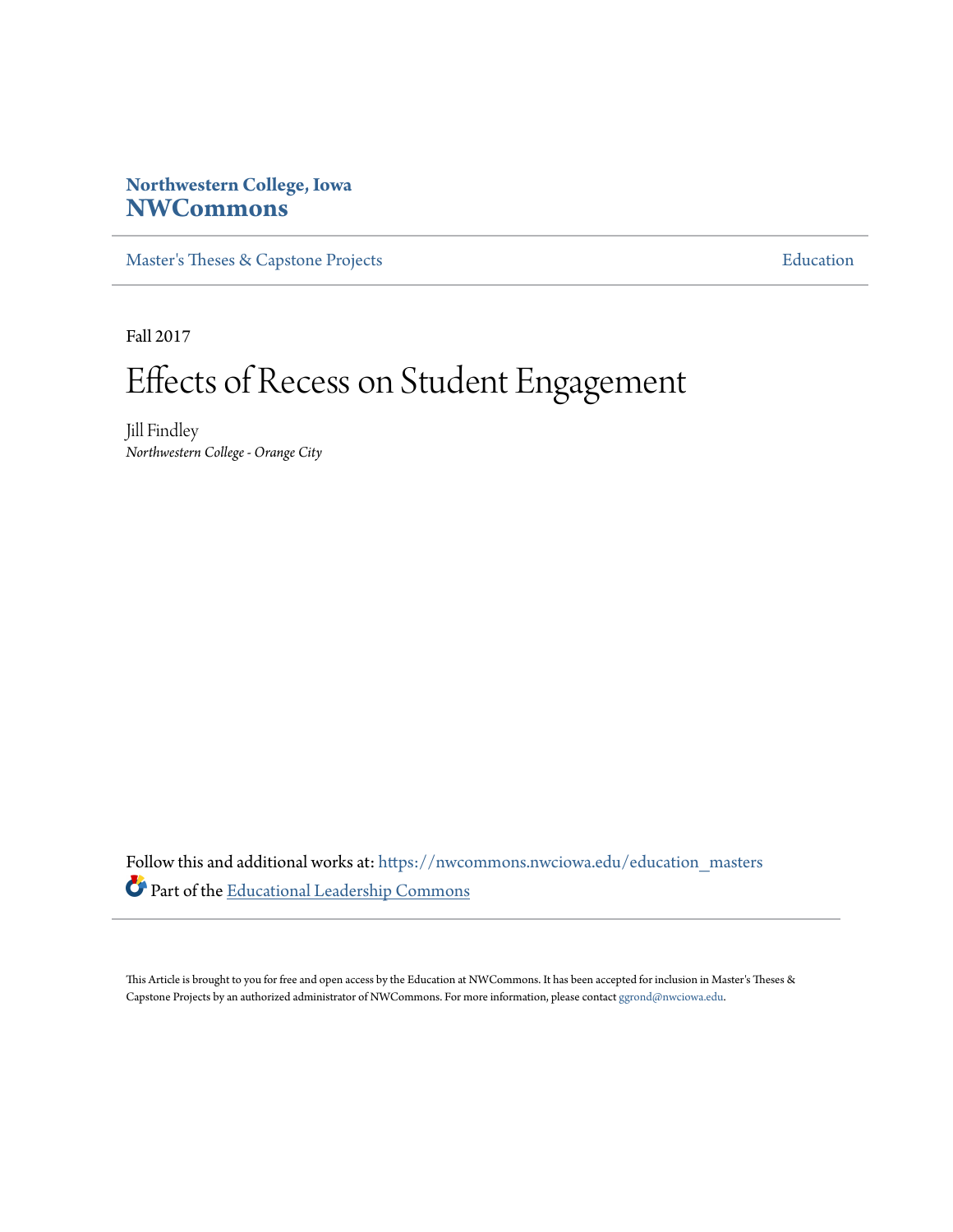Effects of Recess on Student Engagement

Jill Findley

Northwestern College

November 2017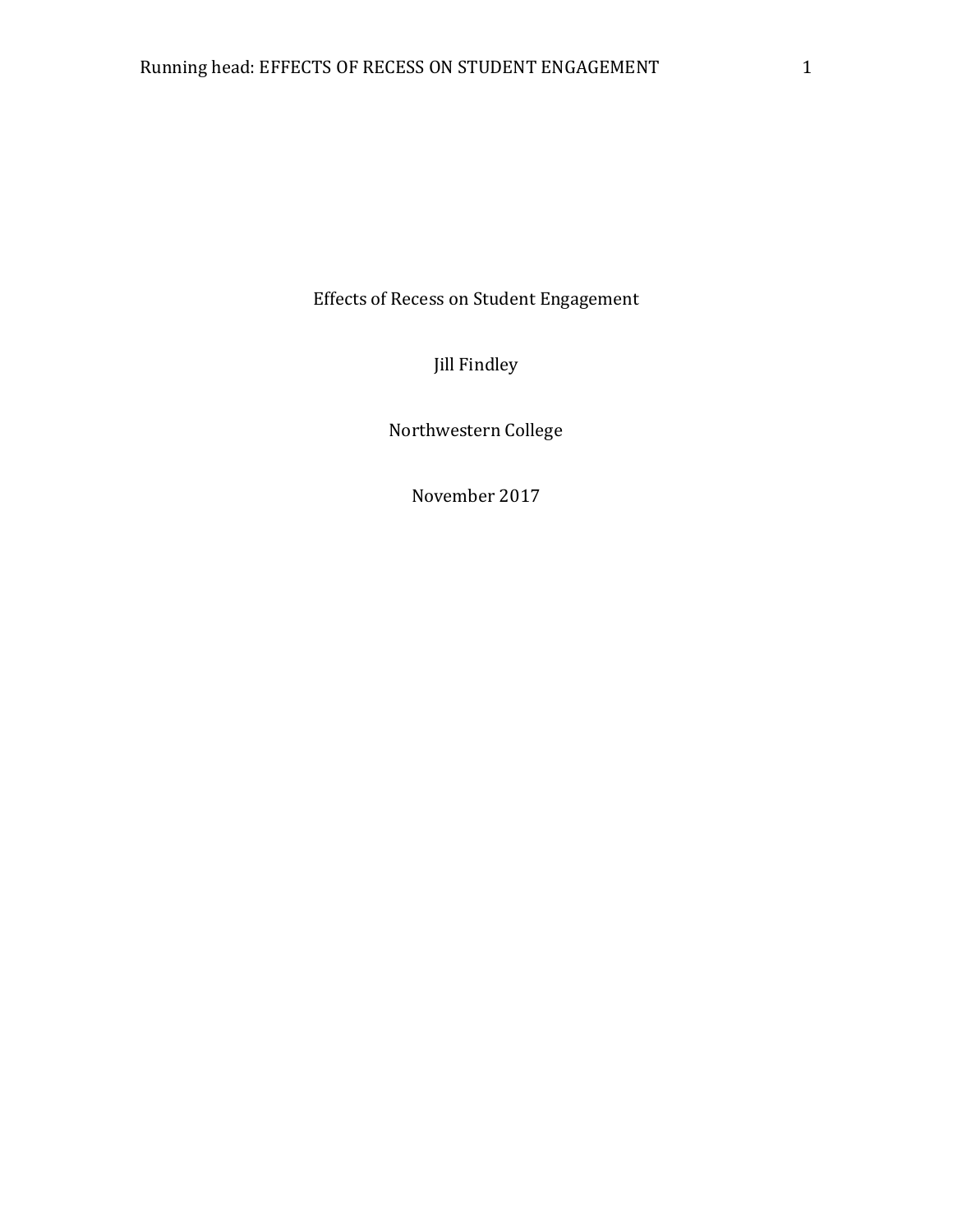# Abstract

The purpose of this action research project is to determine the impact of recess on student engagement. Off-task behavior was observed in students in a fourth grade classroom for four weeks. The first two weeks the students did not receive recess, and the second two weeks the students did receive recess. Quantitative data was collected using the Academic Engagement Monitoring Form (Sprick, Knight, Reinke, and Skyles, 2010). Analysis of the data suggests a positive correlation between recess and on-task behavior.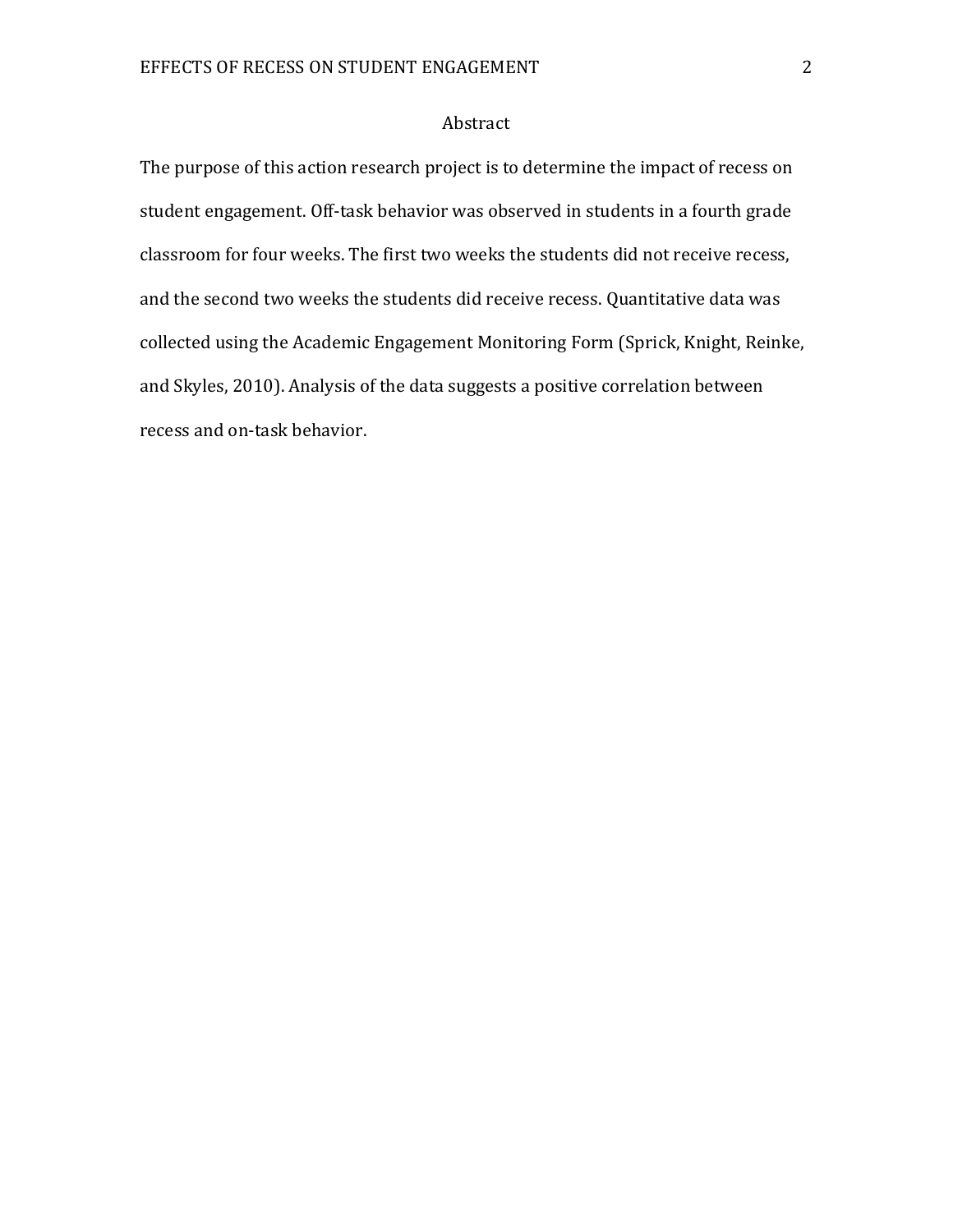### Effects of Recess on Student Engagement

Teachers face increasing demands on their instructional time from both the state and local administration. In trying to balance the required number of minutes for all content areas, many times the number of recess minutes is impacted. Jambor (1994) defined recess as a "break in what one is engaged in. It is a period of time away from the task at hand; an interlude, a change of pace" (p. 17). Recess has been a scheduled part of the school day for as long as there have been schools (Pellegrini, 1995). Mulrine (2000) stated, "In the 1950s, three recesses were the norm" (p. 52). Recently, however, this has changed.

When the federal government enacted No Child Left Behind, many schools faced the seemingly impossible task of getting 100% of their students proficient in reading and math. Many administrators and teachers felt that more instructional time was needed to increase their test scores. That time had to come from some other part of the school day. Thus, non-instructional time such as recess was minimized (Ridgeway, Northrup, Pellegrin, Northrup, & Hightshoe, 2003). In 2015, President Barack Obama signed a new education act, The Every Student Succeeds Act (ESSA), into law. It required schools to educate all students to the same high standards, while maintaining schools accountability with test scores.

Proponents of recess say that recess is more than just exercise. It is a chance for children to practice social skills and handle conflict on their own (Mulrine, 2000; Waite-Stupiansky & Findlay, 2001). They also say focusing on cognitive tasks for an extended period is counterproductive to learning. Students need time to process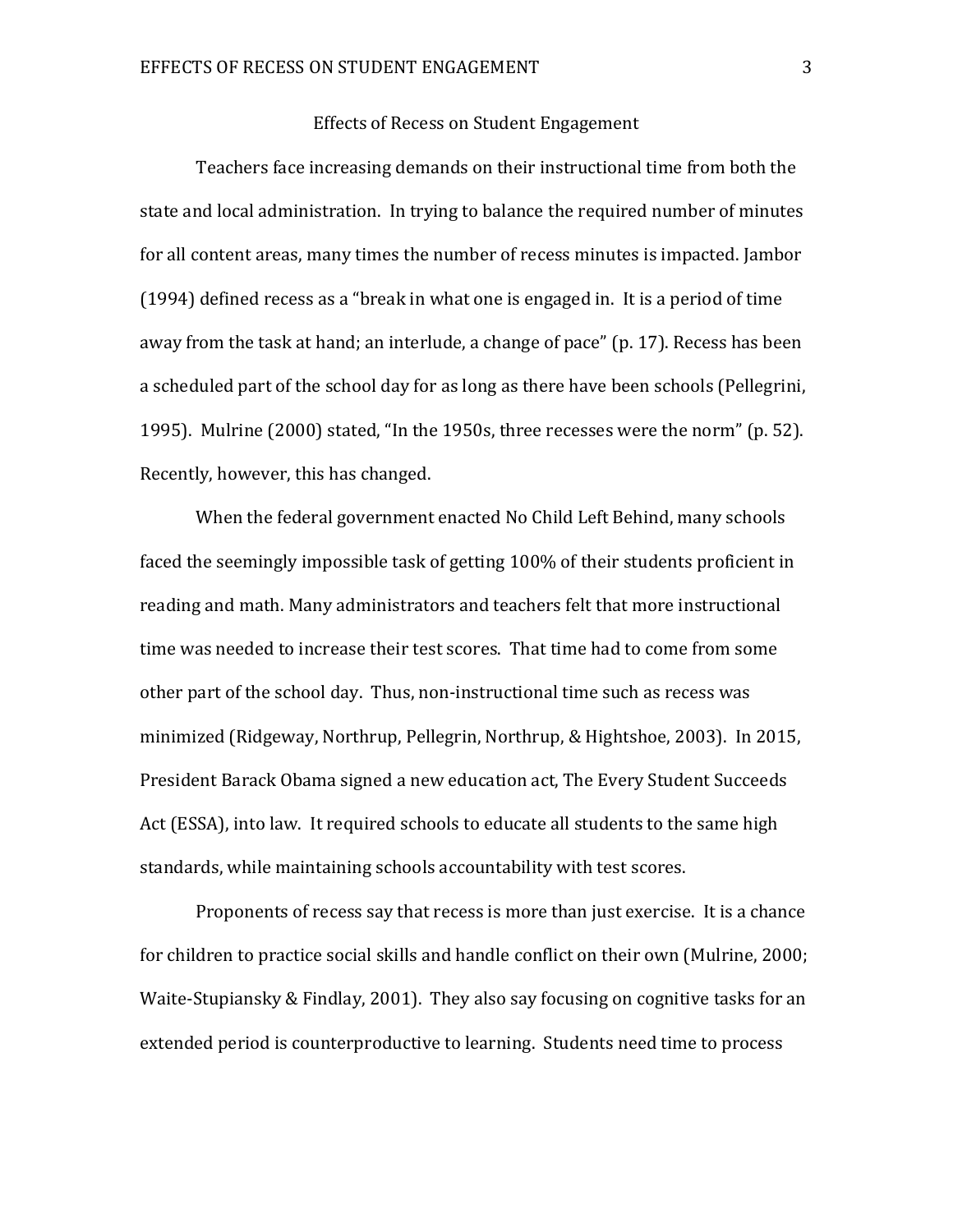learning, and younger children need an even bigger change before being able to focus again (Waite-Stupiansky & Findley, 2001).

Those who are opposed to recess explain that it takes away from instruction at a time when schools are faced with scrutiny over test scores. In addition, teachers are faced with handling behavior issues during recess times. Principals are concerned with student safety during recess as well as liability for serious injury. Principals from low socio-economic schools feel that recess is problematic due to lack of training for supervisors (Simon & Childers, 2006). Finally, some teachers find it difficult to get students back on task after recess (Pellegrini & Smith, 1993; Jarrett, Maxwell, Dickerson, Hoge, Davies, Yetley, 1998). This action research's objective is to determine if student engagement during instructional time increases when students receive additional recess time.

#### **Literature Review**

The question that researchers continue to ask is to what extent recess benefits children. Many researchers point to novelty theory as an explanation for why recess matters to school-age children (Berlyne, 1966; Fein, 1981; Jambor, 1994; Pellegrini & Davis, 1993). According to novelty theory, a new event or object brings heightened attention. In school, this translates to children becoming less attentive to seat work as a function of time. Students then seek out something new in which to attend. When the diversion of recess wanes, students will then seek out new novelty in the classroom (Pellegrini & Davis, 1993).

Jarrett et al. (1998) studied two fourth grade classrooms that typically did not have a recess. In this study, the children were not aware that they were going to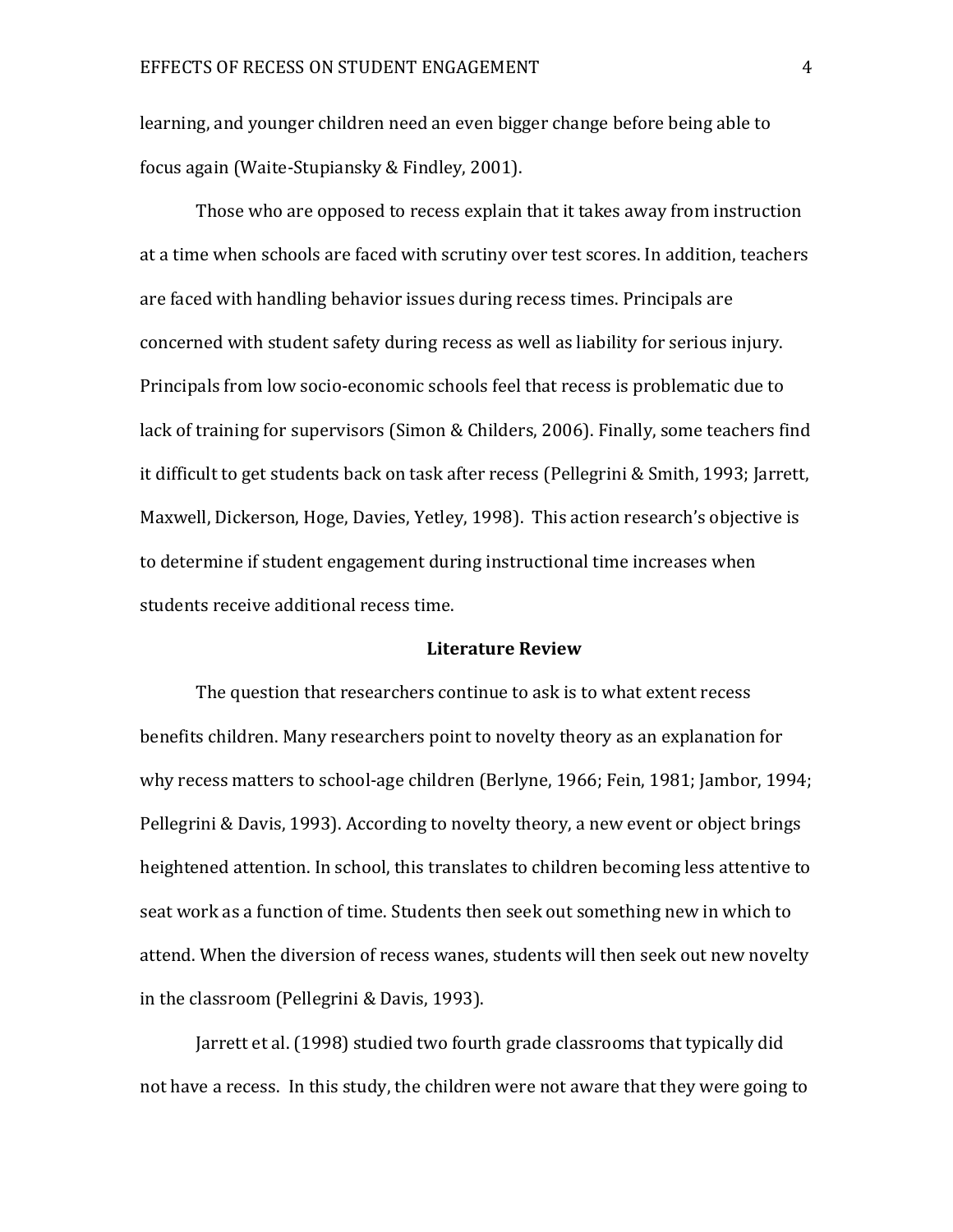have recess until right before it occurred. The researchers found that 60% of the children either were more on-task after recess or less fidgety. They also noted that children identified as attention-deficit disorder (ADD) benefited greatly from the break in instruction (Jarrett et al., 1998).

Pellegrini, Huberty, and Jones (1995) conducted three research experiments with kindergarten, second, and fourth grade students. The first experiment manipulated recess timing and pre and post-recess activities. The researchers found that kindergarten and fourth grade children were less attentive during extended instructional times. In addition, they found that boys found it more difficult to attend during extended instructional times (Pellegrini, Huberty, & Jones, 1995). The second experiment mimicked the first experiment, one year later. This study found that inattention scores were higher during extended periods of instruction. They also discovered that children were more physically active during recess after long periods of confinement (Pellegrini et al., 1995). The third experiment consisted of two groups of fourth grade students who were given indoor recess versus outdoor recess. They noticed that boys were more active than girls and that physical activity was greater after extended periods of instruction. However, the researchers did not note any significant correlations between recess behaviors and post-recess inattention.

Pellegrini and Davis (1993) conducted an experiment to determine the effect of timing, play duration, and classroom behavior from recess. Their experiment was with a third grade classroom in a small city in the southeastern United States. In this study, children were expected to sit quietly in their desks and work on assignments.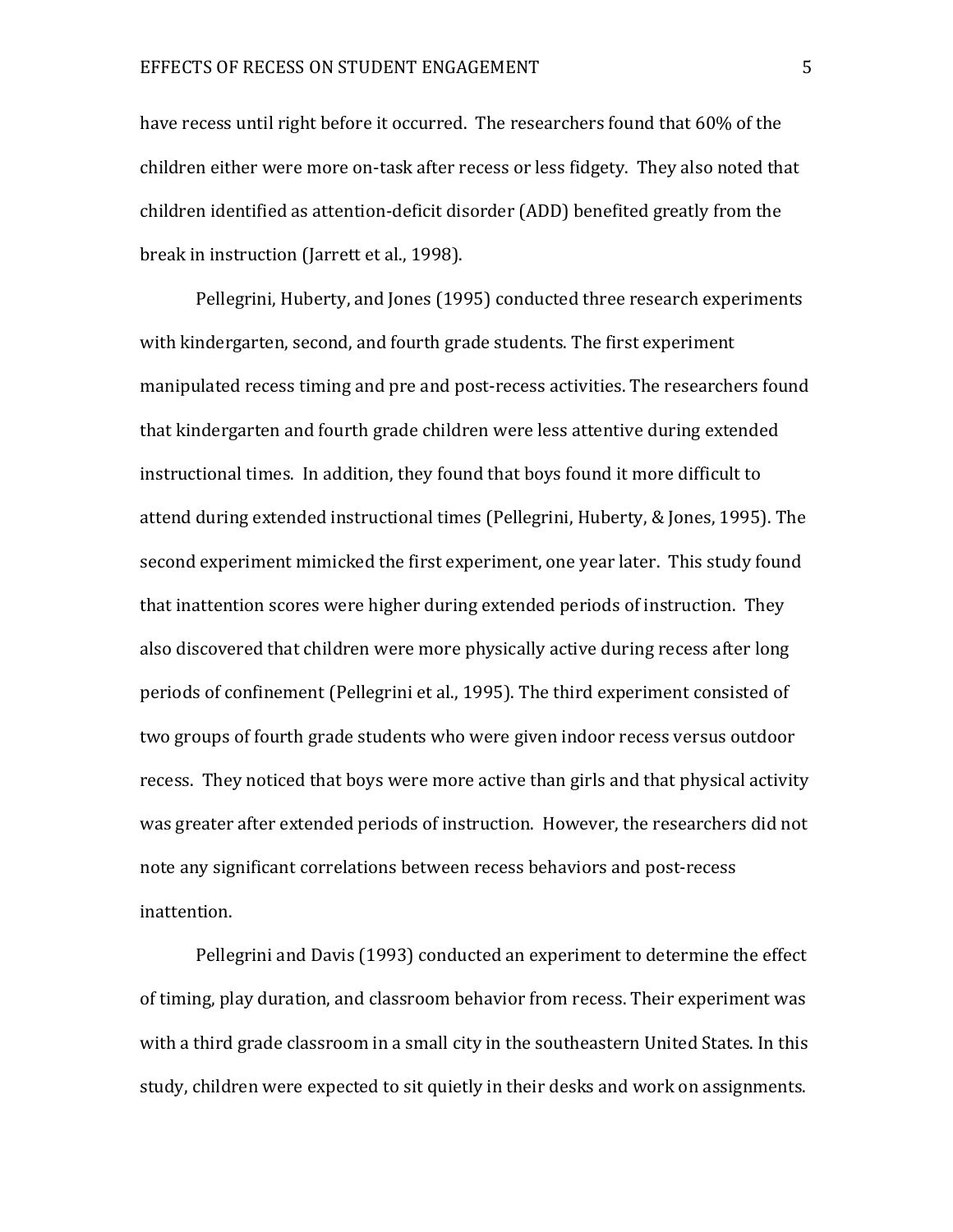Some students received a shorter length of instruction, 2.5 hours while others received a longer length of instruction, 3 hours. Researchers observed students before recess and during recess. The researchers discovered that boys were more restless with seatwork as a function of time (Pellegrini & Davis, 1993). As the time on task increased, so did the fidgeting behaviors. During recess, boys engaged in non-social and social exercise and exercised more with shorter breaks than longer breaks. Girls engaged in more social sedentary play than boys did. The researchers noted that children who engaged in physical play during recess returned to class less attentive. However, those who engaged in less active, but social play were more attentive. In conclusion, they determined that boys tended to be more restless in the classroom with or without recess.

Rossi and Nimmons (1991) found that a twenty-minute mental break each day increased worker efficiency. Their research explains that the brain is on a cycle of ninety to one hundred twenty minutes, and on the downward portion of that cycle, it needs a mental break to reset itself. Wait-Stupianksy and Findlay (2002) explain that the brain cannot sustain continued mental effort for longer than ten minutes. This corroborates Jensen's claim that direct instruction should not exceed a child's age in minutes, for example 4th grade, 9-10 minutes (Wait-Stupiansky & Findlay, 2002). Between each period of direct instruction, children need some change in activities or movement. Wait-Stupiansky and Findlay (2002) summarize it by stating "all recent brain study data indicate a clear and positive link between physical activity and brain function" (p. 18).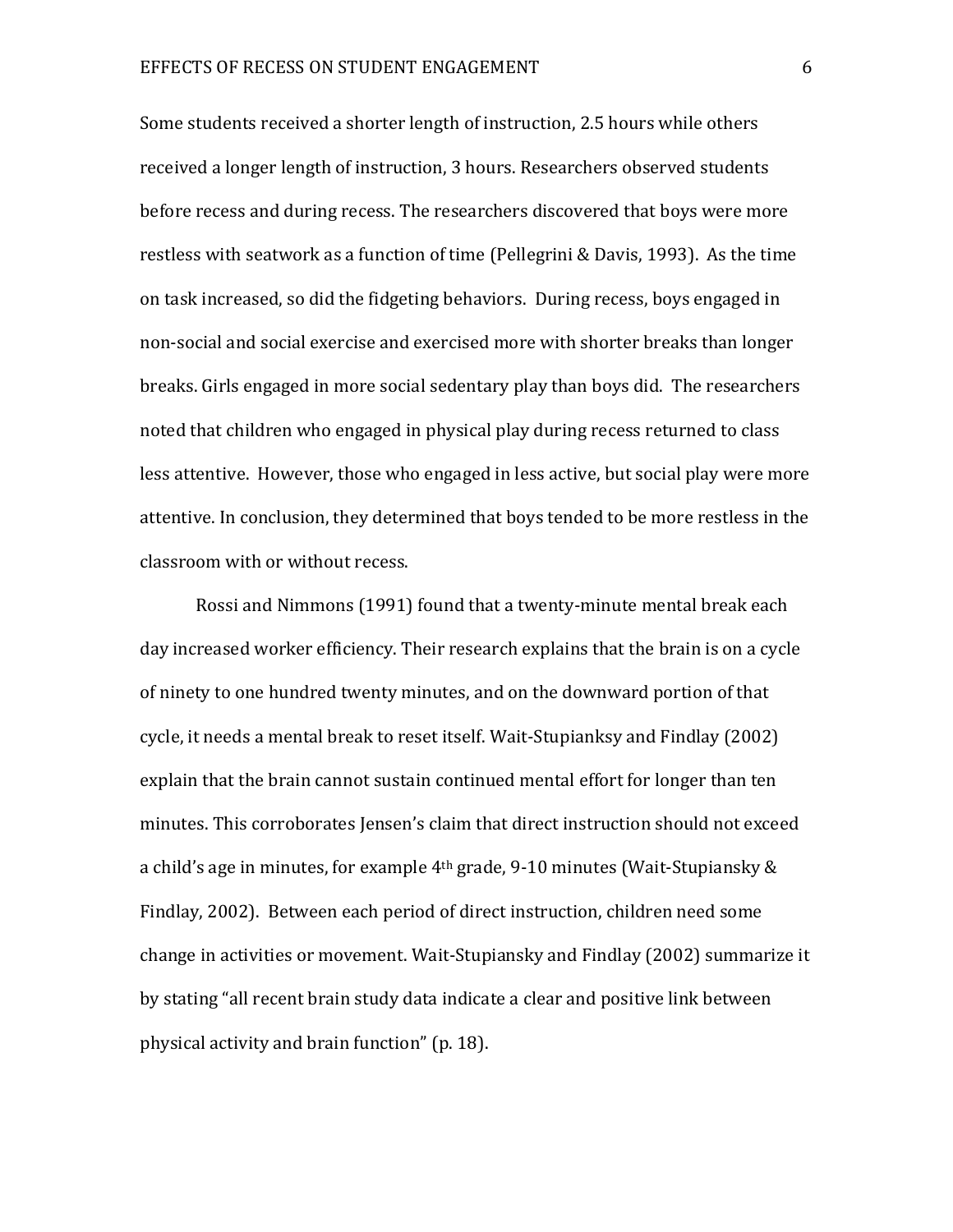Recess is not just for physical activity. Practicing social skills is also key during recess times. Children learn to see things from other's perspectives, practice social skills, develop friendships, suppress aggression, and handle conflict on their own. He explains that recess is one of the few times that children can interact with each other, developing their social skills (Blatchford & Sumpner, 1998; Pellegrini & Bohn, 2005; Mulrine, 2000). Jambor (1994) concurs, "The child is a natural mover, doer, and shaker" (p. 17). He continues, "Yet we all too often force children through stretches of time and tedium that would tax many adults" (Jambor, 1994, p. 17).

# **Methods**

### **Participants**

This action research project was conducted in a fourth grade general education classroom in a Midwestern school district. There are twenty-six students, twelve girls and fourteen boys. The district is about forty percent free and reduced lunch. The class is predominately white. Of the students, four are identified as special education students, one is an English language learner, and one qualifies for the talented and gifted program. One of the special education students has a one-onone para educator with her full time, and is in the class about half of the time.

# **Data Collection**

The focus of this action research project was to determine the effect of increasing recess minutes on student engagement. The article by Sprick et al. (2010) Academic Engagement Monitoring Form 5.4 was used to collect quantitative data. The class was observed for fifteen minutes from 1:45-2:00, or about midway between lunch break and the end of the school day. The class was recorded using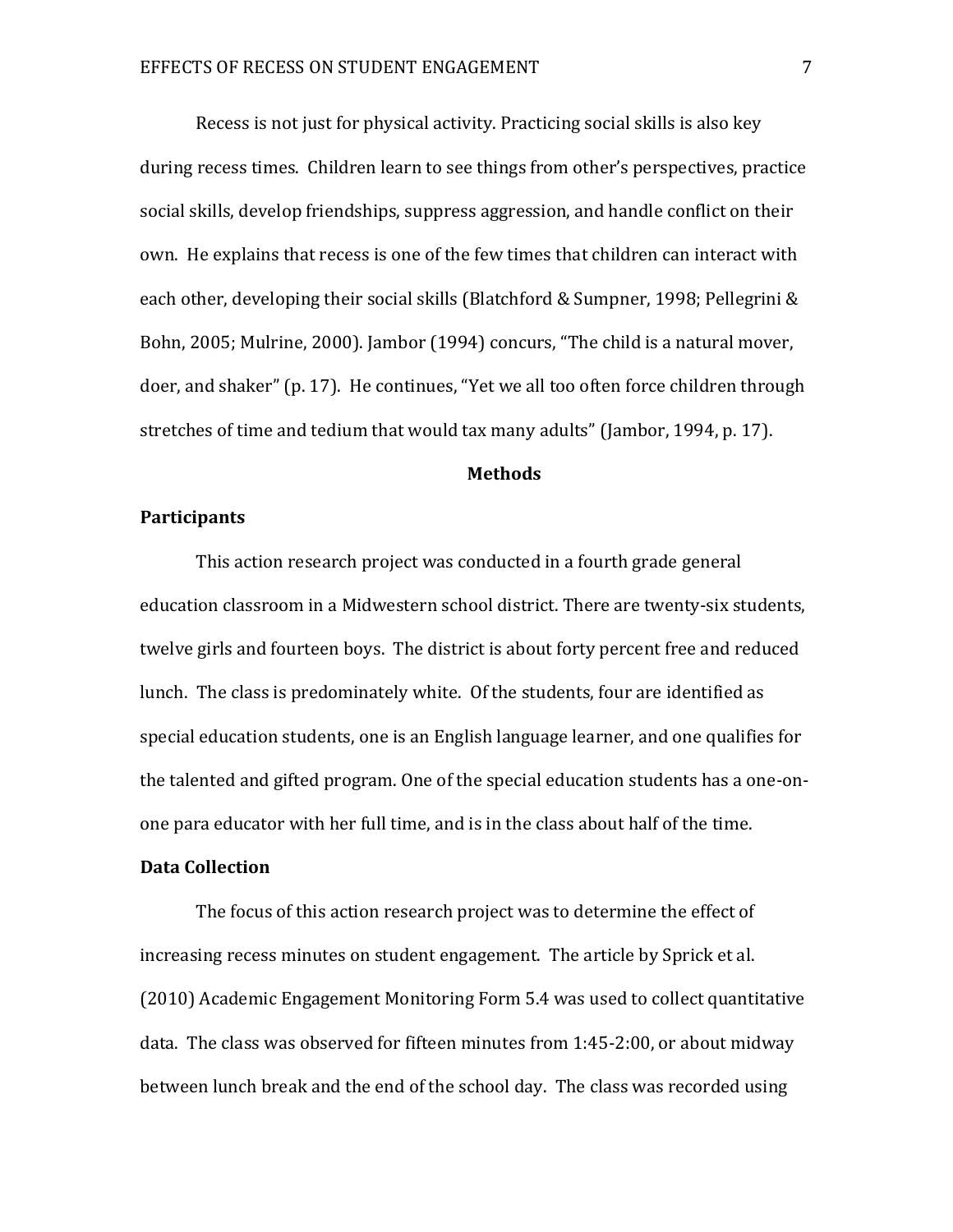#### EFFECTS OF RECESS ON STUDENT ENGAGEMENT **FOLLOWING SETTLE**

computers and a Swivl recording device. The researcher then watched the recordings and completed the Academic Engagement Monitoring Form. To complete the form, the researcher focused on a different student every five seconds. A plus was recorded if the student was focused on the lesson and a minus was recorded if the student was inattentive. Inattentive behavior for this study is defined as talking out of turn, out of seat, bothering others, and noncompliance.

The class was not accustom to having an afternoon recess break, so over the course of two weeks, four observations were made on students' engagement in their class work. The following two weeks, an afternoon recess of fifteen minutes was added to the students' schedule. For the next two weeks, four observations were made on students' engagement in their class work, but this time the observation was completed after the recess break.

#### **Findings**

# **Data Analysis**

A minimal amount of research bias should be noted even though the researcher was the reading teacher of the students. In the data collection process, the researcher marked a plus if the student was on task and a minus sign if the student was not on task. Since the same researcher collected data for all eight data collection periods, the definitions of off-task behavior were consistent from one time to the next. The results of the research would not directly impact the researcher except in knowledge gained.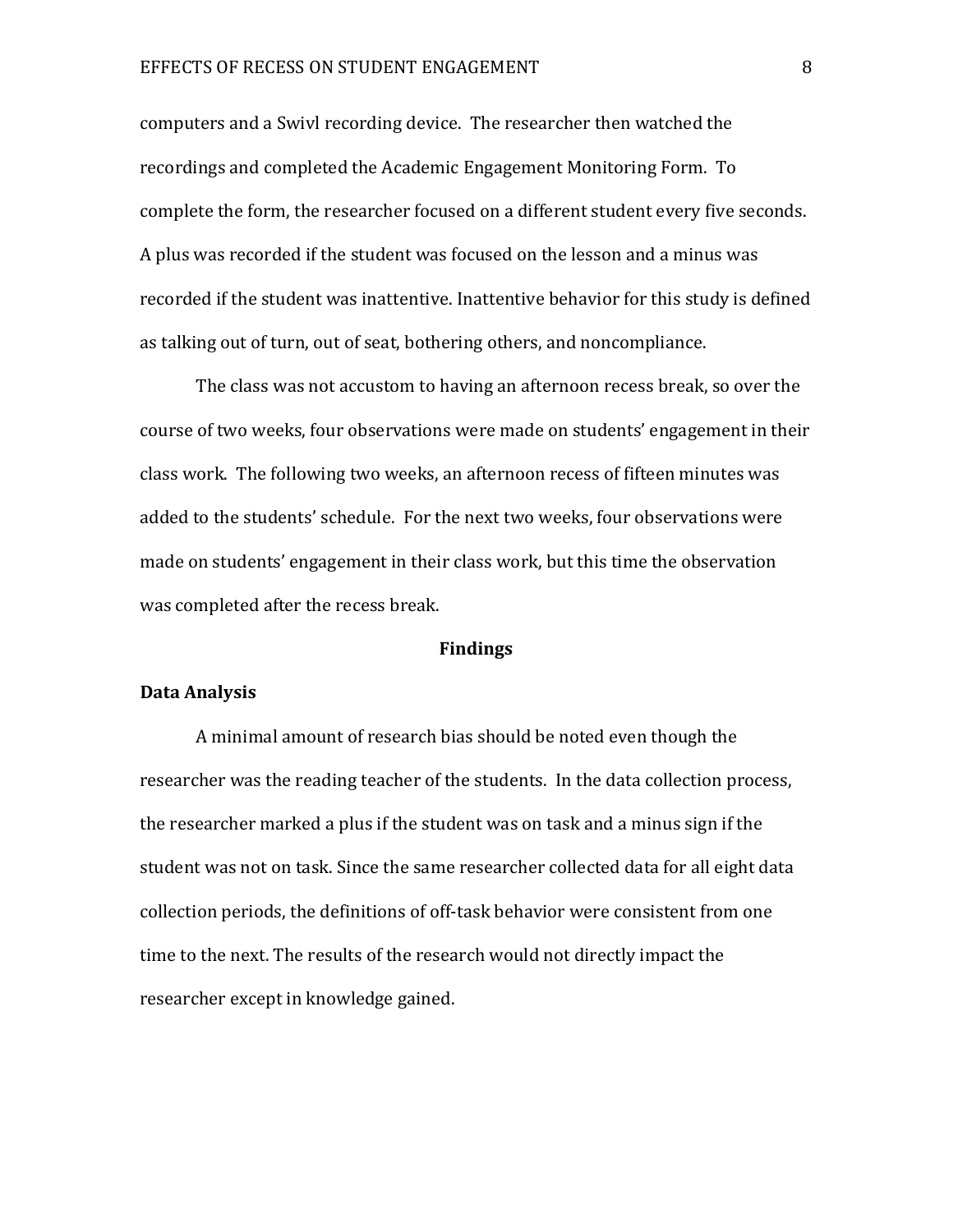# Table 1

# *Data Collected*

| <b>No Recess</b> | <b>Data Collection #1</b>              | $12-Sep$                  | <b>Data Collection #2</b>                                             | 14-Sep            | <b>Data Collection #3</b> | $19-$ Sep | <b>Data Collection #4</b> | 20-Sep |  |
|------------------|----------------------------------------|---------------------------|-----------------------------------------------------------------------|-------------------|---------------------------|-----------|---------------------------|--------|--|
|                  | 37/60                                  | 62% on task<br>77%<br>73% | 43/60<br>45/60<br>41/60                                               | 72%<br>75%<br>68% | 41/60                     | 68%       | 45/60                     | 75%    |  |
|                  | 46/60                                  |                           |                                                                       |                   |                           |           |                           |        |  |
|                  | 44/60                                  |                           |                                                                       |                   |                           |           |                           |        |  |
|                  |                                        |                           | Number of occurences of on-task behavior/total number of observations |                   |                           |           |                           |        |  |
|                  |                                        |                           |                                                                       |                   |                           |           |                           |        |  |
|                  | <b>Addition of 15 minute PM recess</b> |                           |                                                                       |                   |                           |           |                           |        |  |
|                  | <b>Data Collection #1</b>              | 26-Sep                    | <b>Data Collection #2</b>                                             | 28-Sep            | <b>Data Collection #3</b> | 3-Oct     | <b>Data Collection #4</b> | 4-Oct  |  |
|                  | 53/60                                  | 88%                       | 53/60                                                                 | 88%               | 52/60                     | 87%       | 53/60                     | 88%    |  |
|                  | 47/60                                  | 78%                       |                                                                       |                   |                           |           |                           |        |  |
|                  | 50/60                                  | 83%                       |                                                                       |                   |                           |           |                           |        |  |
|                  |                                        |                           | Number of occurences of on-task behavior/total number of observations |                   |                           |           |                           |        |  |
|                  |                                        |                           |                                                                       |                   |                           |           |                           |        |  |

The quantitative data was collected four times with no afternoon recess and four times with an afternoon recess of fifteen minutes. The total numbers of on-task and off-task marks were calculated into a percentage of students who were on-task during instruction.

In the first two weeks, four data collection periods were held when students did not receive an afternoon recess period. During the first data collection, students were on task an average of 72% of the time. The second data collection showed the same results of students being on task 72% of the time. The third data collection had students on task 68% of the time, and the fourth data collection was 75% of the time. The average percentage over two weeks of students on task without recess was 72%. According to Sprick et al. (2010), if students are on task less than 80% of the time, it indicates that an immediate intervention is needed to bring students back to actively engaging in the learning tasks.

During the next two weeks, four additional data collection periods were held, but this time the students had received an afternoon recess within forty minutes prior of the observation time. The first data collection period showed students on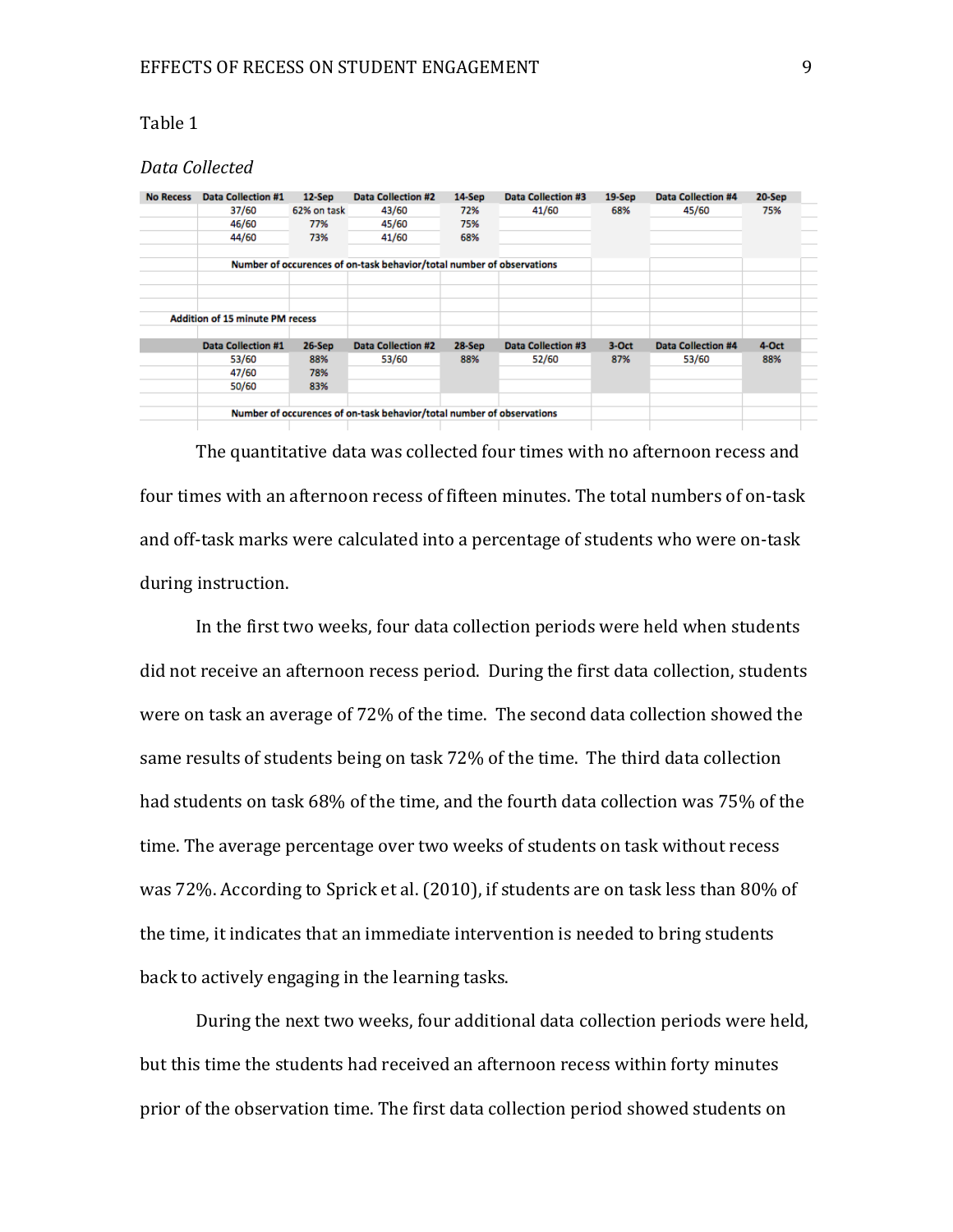task 83% of the time, an 11% increase of attention from two weeks prior. The second data collection period showed 88% of the students being on task, 16% improvement over the second data collection period without an afternoon recess. The third data collection period was 87%, and the fourth data collection was 88%. This was 19% and 13% improvement, respectfully. The average percentage of students on task with recess was 87%, an overall improvement of 15%. This score would fall into the "Caution" category of Behavior Benchmarks (Sprick et al., 2010). This rating encourages teachers to intervene as needed with specific students.

# **Discussion**

### **Summary of Major Findings**

The data shows that in each observation period, students were more on task in their learning when they had a recess period within forty minutes of their lesson. Therefore, there is a positive connection between recess and engagement in student tasks. The average improvement of 15% would equate to three or four additional students being on task in a classroom of twenty-five students. Even though there was a significant improvement in on-task behavior, the data being less than 91% of students on task indicate that additional interventions need to take place to improve on task behavior in this particular classroom.

## **Limitations of Study**

One of the main limitations of this study would be how the weather impacted student attention during the second week of data collection. This elementary school is not air conditioned, and the humidity was quite high. Students were released early from school two days that week due to the temperature. An optimal learning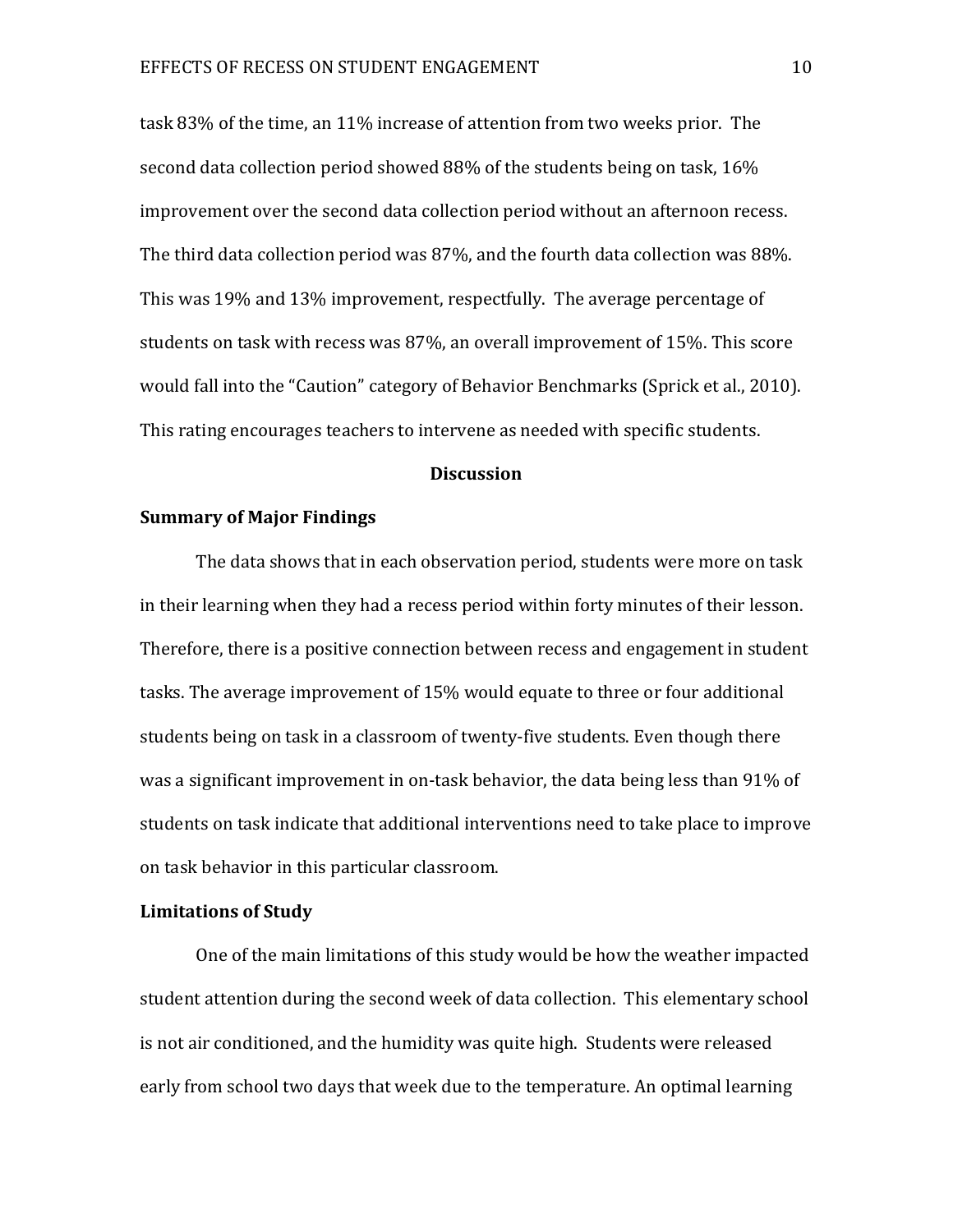environment would be one with a controlled environment that allows students to be comfortable while learning. This may have impacted students' focus in the classroom.

A second limitation is the sample size. Only one fourth grade classroom was observed during this study. In order to fully understand the impact of recess on student on-task behavior, it would be best to study classrooms from many grade levels.

A third limitation was the novelty of the recording equipment in the classroom. Some of the off-task behaviors were because students were interested in watching themselves in the cameras. If the observation had been able to be completed in person, then perhaps the percentage of students' on-task behavior would have increased even further.

### **Further Study**

Moving forward, it would be beneficial to determine how long students' attention can be sustained before a mental break is needed at a variety of age levels. In addition, there is no definitive research that suggests the optimal amount of time for recess breaks. Each of these studies would provide new insight into the debate over the benefits of recess.

#### **Conclusion**

The findings compiled from the data collected show that there is a positive correlation between the mental break that recess provides and students' ability to stay focused and on task in the classroom. Each observation period with a recess saw an increased number of students on task in the classroom. Even though more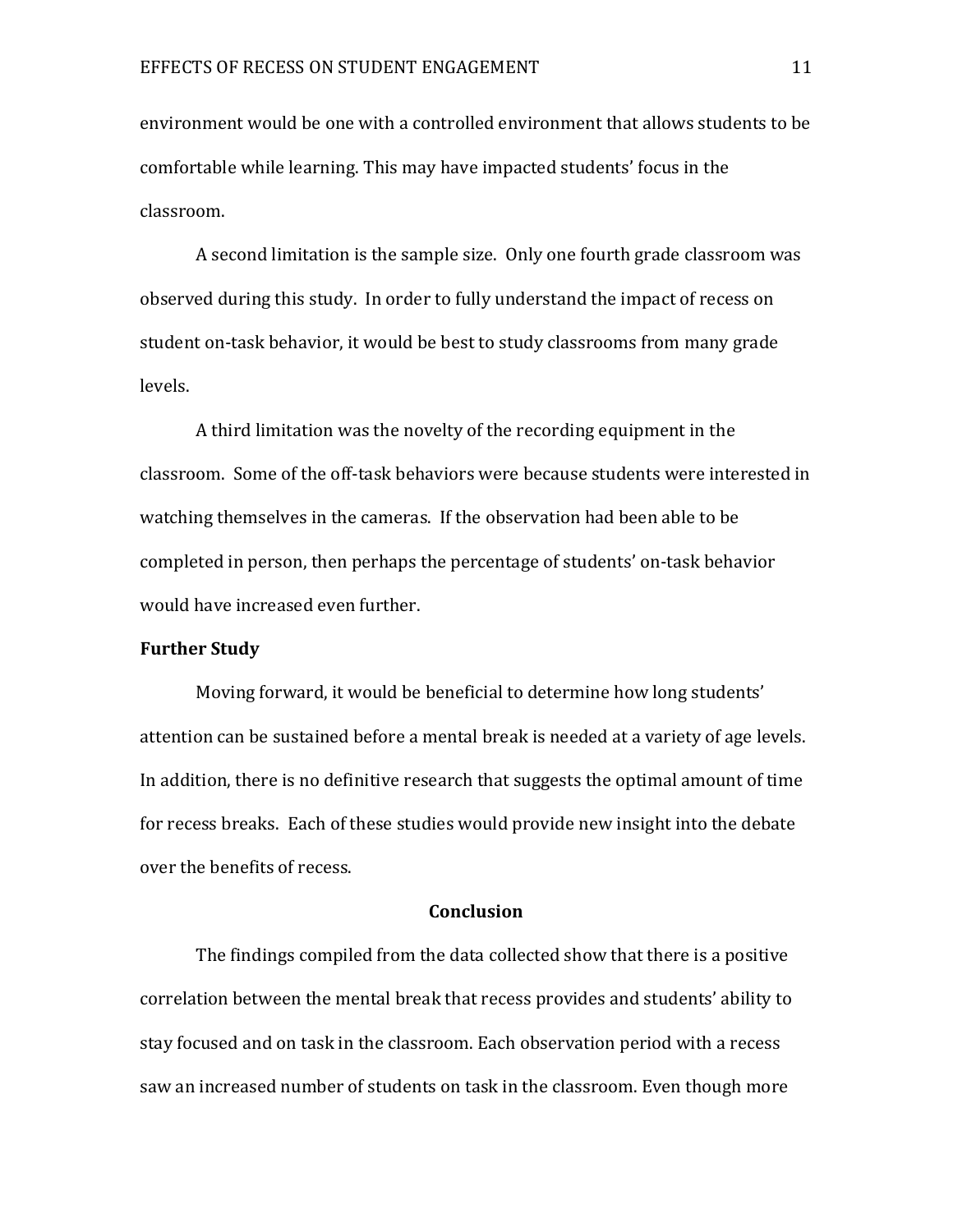research is needed to determine this study's reliability, there is enough preliminary data to show that recess is important for students' learning.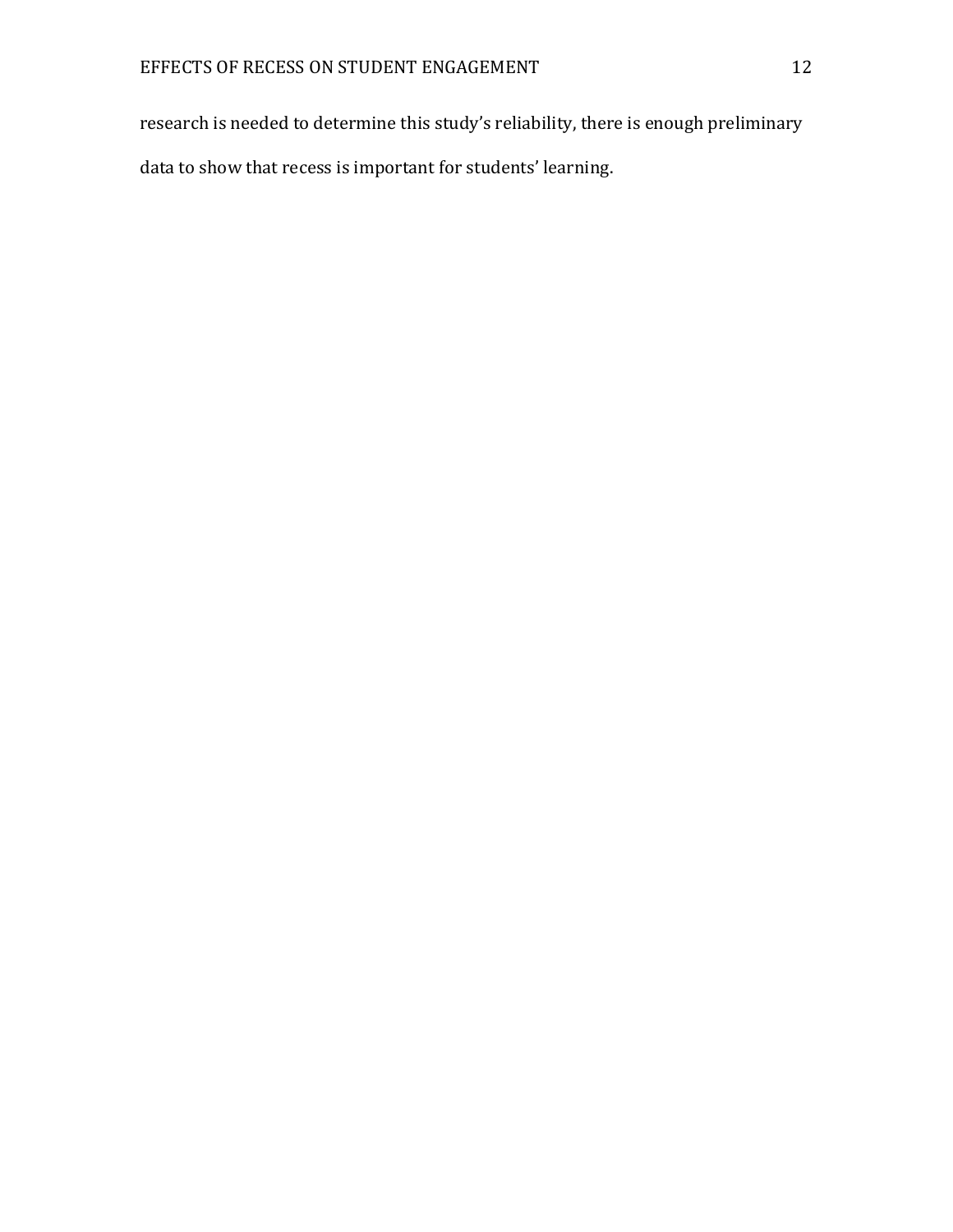### References

Berlyne, D. E. (1966, July). Curiosity and exploration*. Science, 153*(3731), 25-33.

- Blatchford, P. & Sumpner, C. (1998, Feb.) *What do we know about breaktime? Results from a national survey of breaktime and lunchtime in primary and secondary schools, 24*(1)*,* 79-94.
- Fein, G. (1981, December). Pretend play in childhood: An integrative review. *Child Development, 52*(4)*,* 1095-1118.
- Jambor, T. (1994). School recess and social development. *Dimensions of Early Childhood*, *23*(1), 17-20.
- Jarrett, O., Maxwell, D.,Dickerson, C., Hoge, P., Davies, G., & Yetley, A. (1998). Impact of recess on classroom behavior: Group effects and individual differences. *The Journal of Educational Research, 92* (2)*,* 121-126.
- Mulrine, A. (2000, May). What's your favorite class? *U.S. News & World Report,* 50- 52.
- Pellegrini, A. & Bohn, C. (2005, Jan/Feb). The role of recess in children's cognitive performance and school adjustment. *Educational Researcher*, *34*(1), 13-19.
- Pellegrini, A.D. & Davis, P. (1993). Relations between children's playground and classroom behaviour. *British Journal of Educational Psychology, 63,* 88-95.
- Pellegrini, A. D., Huberty, P., Jones, I. (1995). The effects of recess timing on children's playground and classroom behaviors. *American Educational Research Association, 32*(4), 845-864.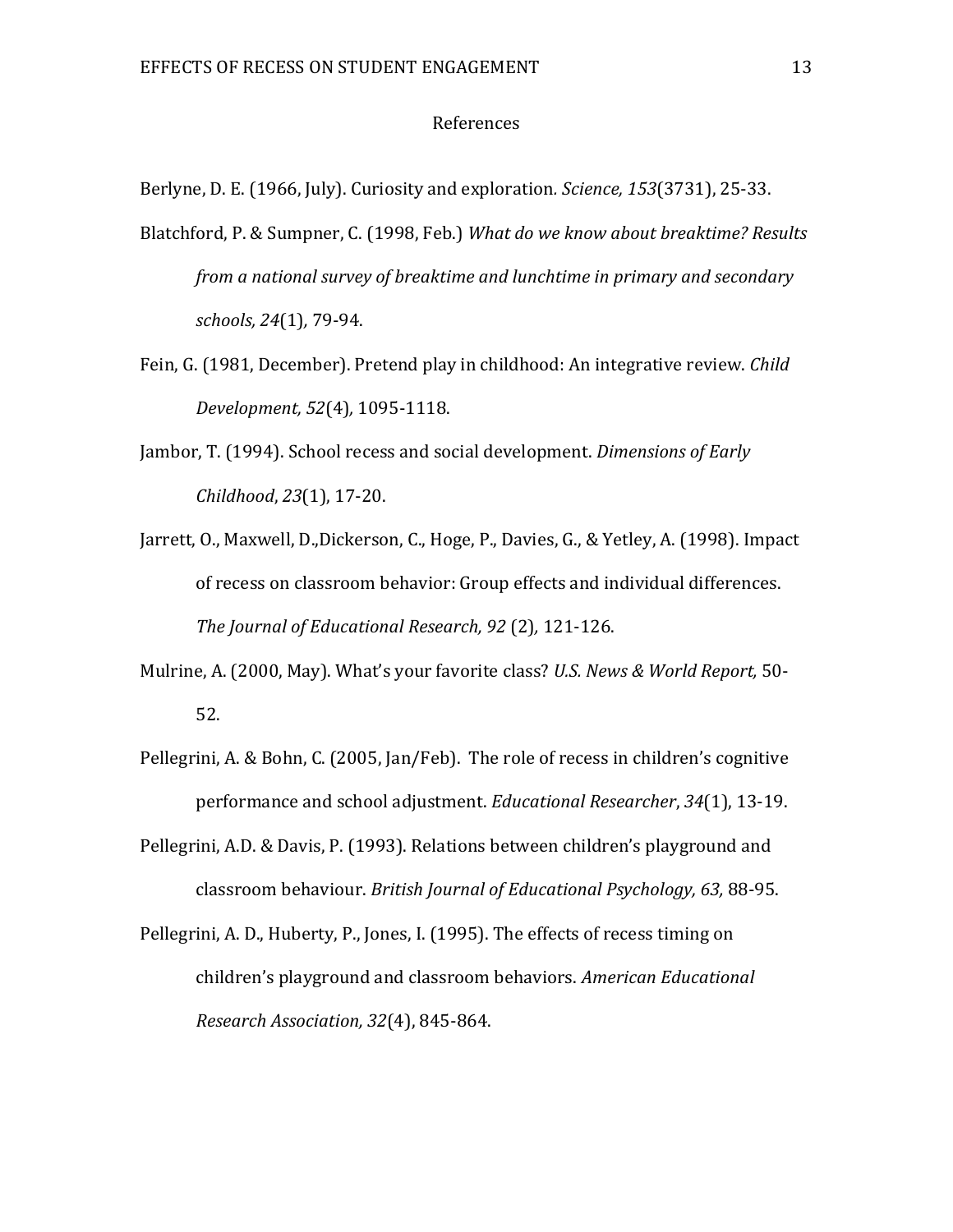- Ridgeway, A., Northrup, J., Pellegrin, A., LaRue, R., & Hightshoe, A. (2003). Effects of recess on the classroom behavior of children with and without attentiondeficit hyperactivity disorder*. School Psychology Quarterly*, *18*(3), 253-268.
- Simon, J.B. & Childers, H. (2006). Principals' perceptions of school recess: Sources of information, benefits, and drawbacks. *Research in the Schools, 13*(2), 37-46.
- Sprick, R., Knight, J., Reinke, W., Skyles, T., & Barnes, L. (2010). *Coaching classroom management: Strategies and tools for administrators and coaches.* Eugene, OR: Pacific Northwest Publishing.
- U.S. Department of Education. (n.d.) Retrieved from https://www.ed.gov/esea
- Waite-Stupiansky, S., & Findlay, M. (2001). The fourth r: Recess and its link to learning. *The Educational Forum, 66* (1), 16-25.